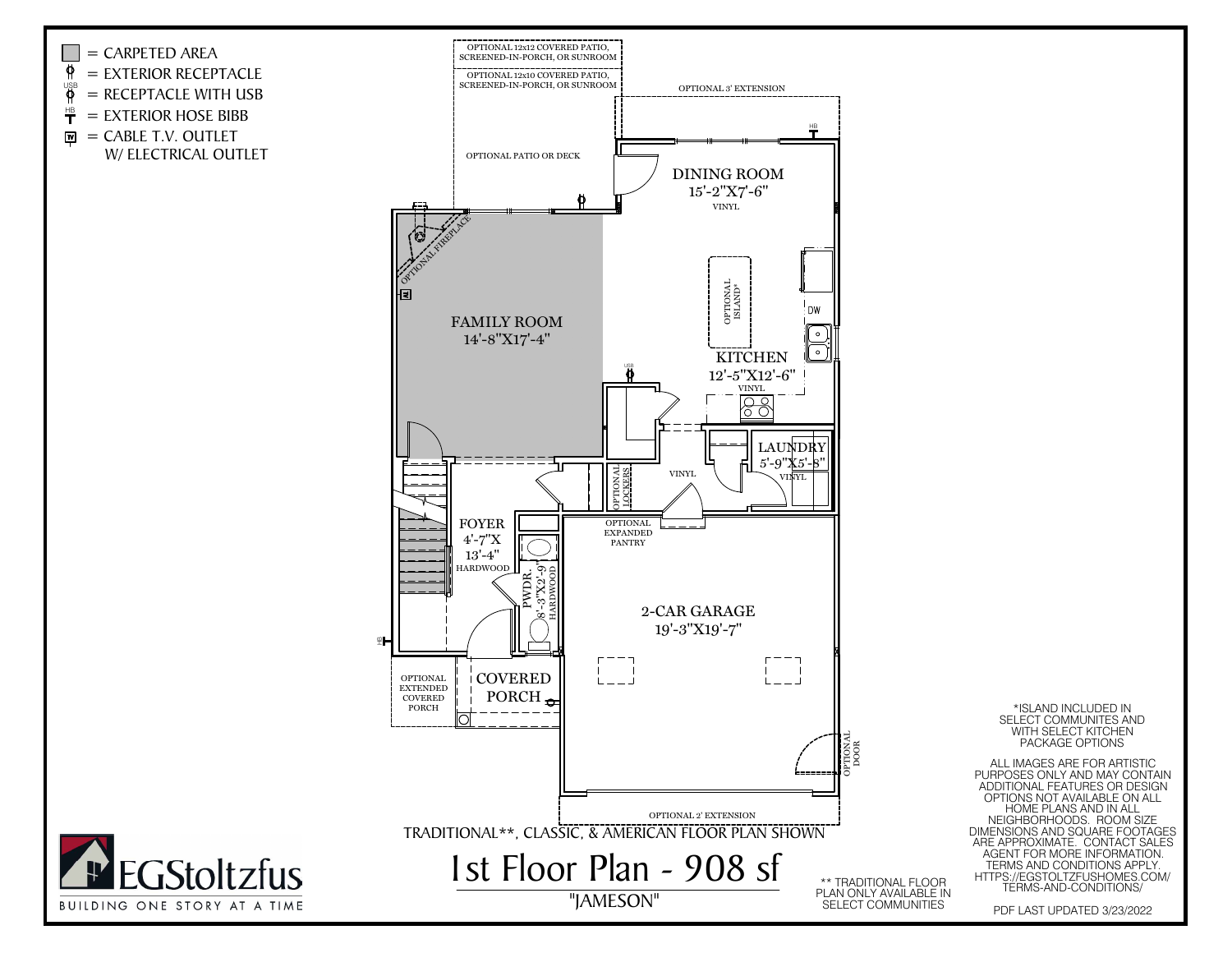



1st Floor Plan

HERITAGE FLOOR PLAN<br>
PURPOSES ONLY AND MAY CONTAIN<br>
PURPOSES ONLY AND MAY CONTAIN<br>
ALL IMAGES ARE FOR ARTISTIC<br>
PURPOSES ONLY AND IN ANDITAINAL FEATURES ON<br>
HOME PLANS AND SOLARE FOOTAGES ON<br>
HOME MANUSCONS AND SOLARE FOOT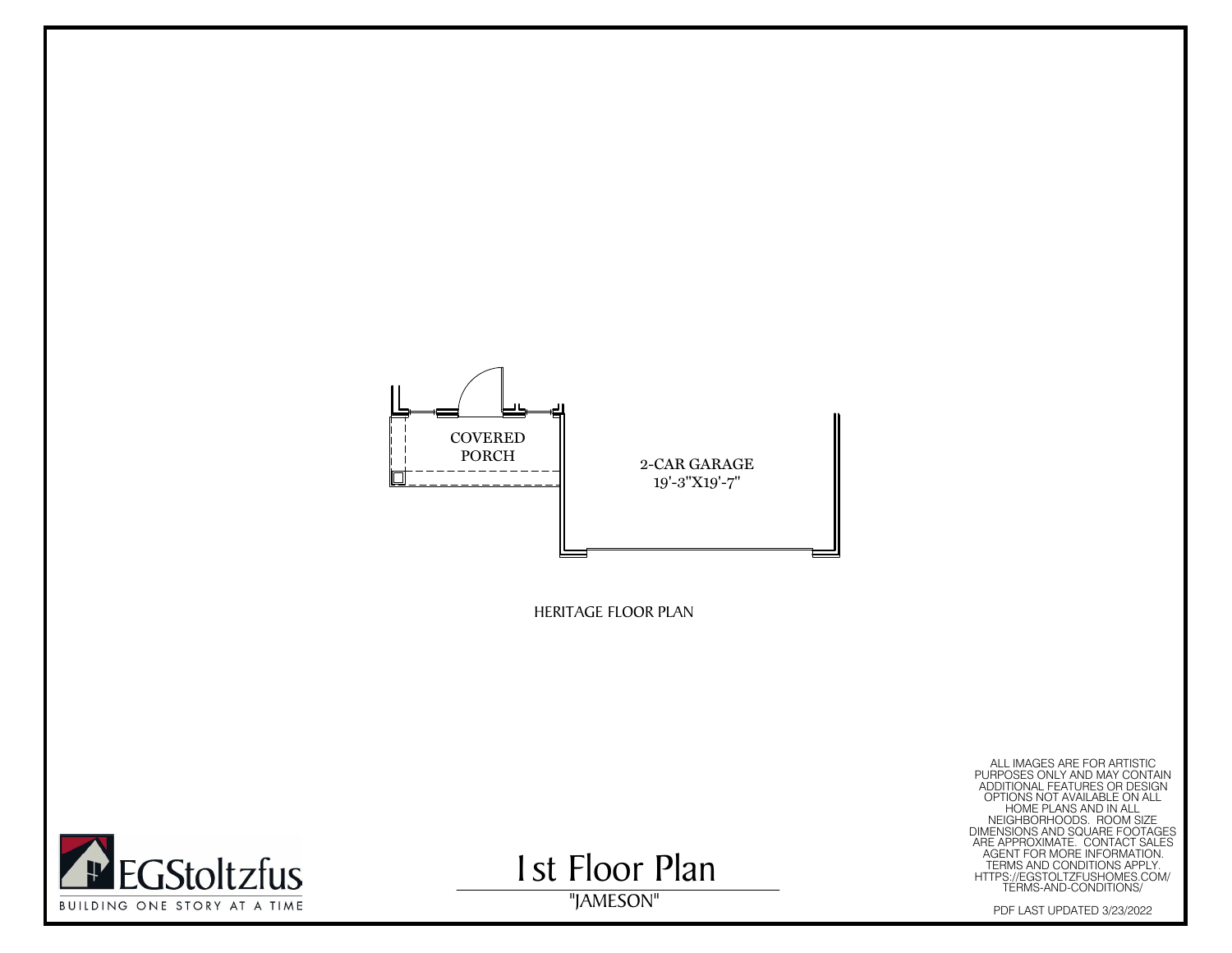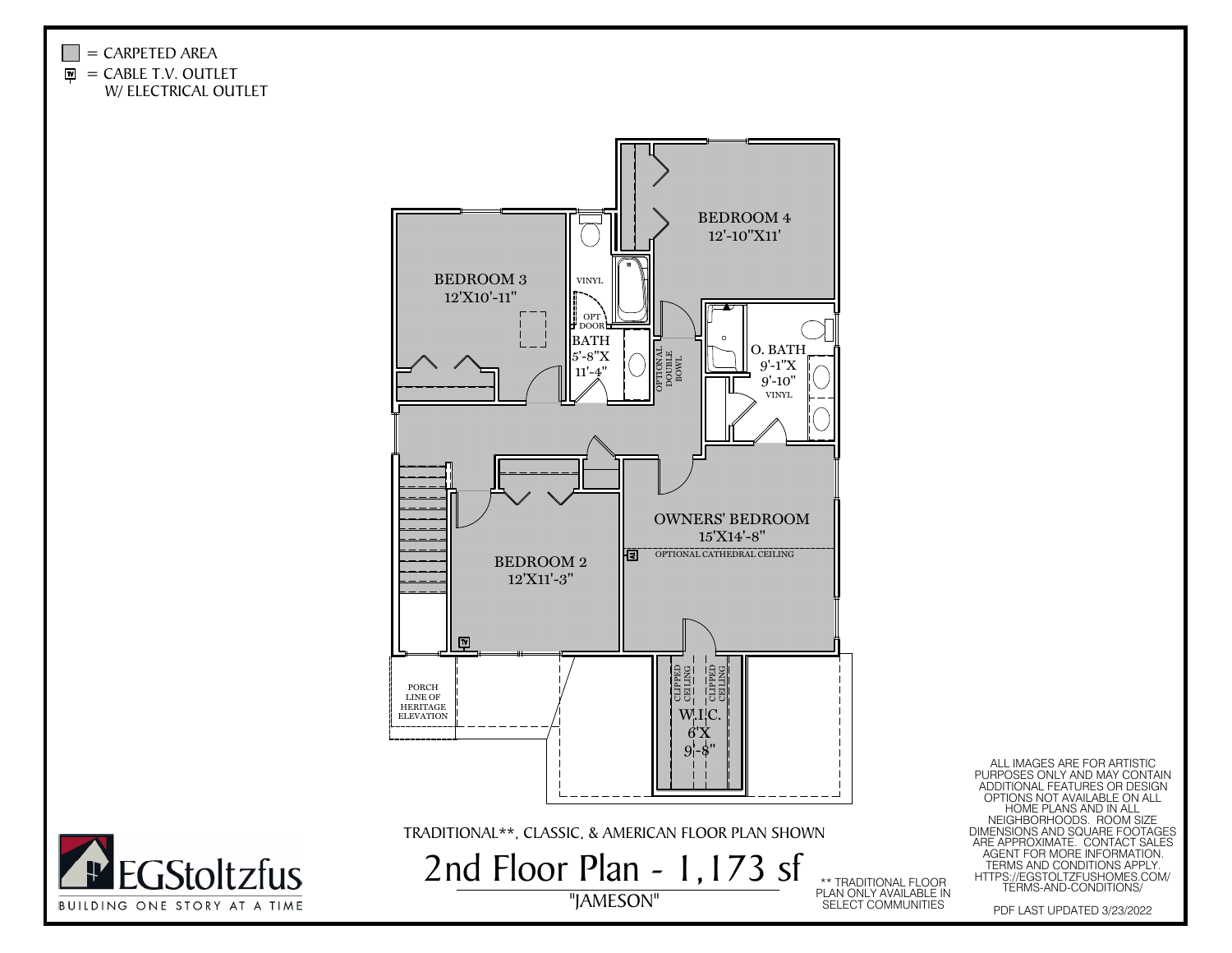







"JAMESON" ALL IMAGES ARE FOR ARTISTIC PURPOSES ONLY AND MAY CONTAIN ADDITIONAL FEATURES OR DESIGN OPTIONS NOT AVAILABLE ON ALL HOME PLANS AND IN ALL NEIGHBORHOODS. ROOM SIZE DIMENSIONS AND SQUARE FOOTAGES ARE APPROXIMATE. CONTACT SALES AGENT FOR MORE INFORMATION. TERMS AND CONDITIONS APPLY. HTTPS://EGSTOLTZFUSHOMES.COM/ TERMS-AND-CONDITIONS/ PDF LAST UPDATED 3/23/2022



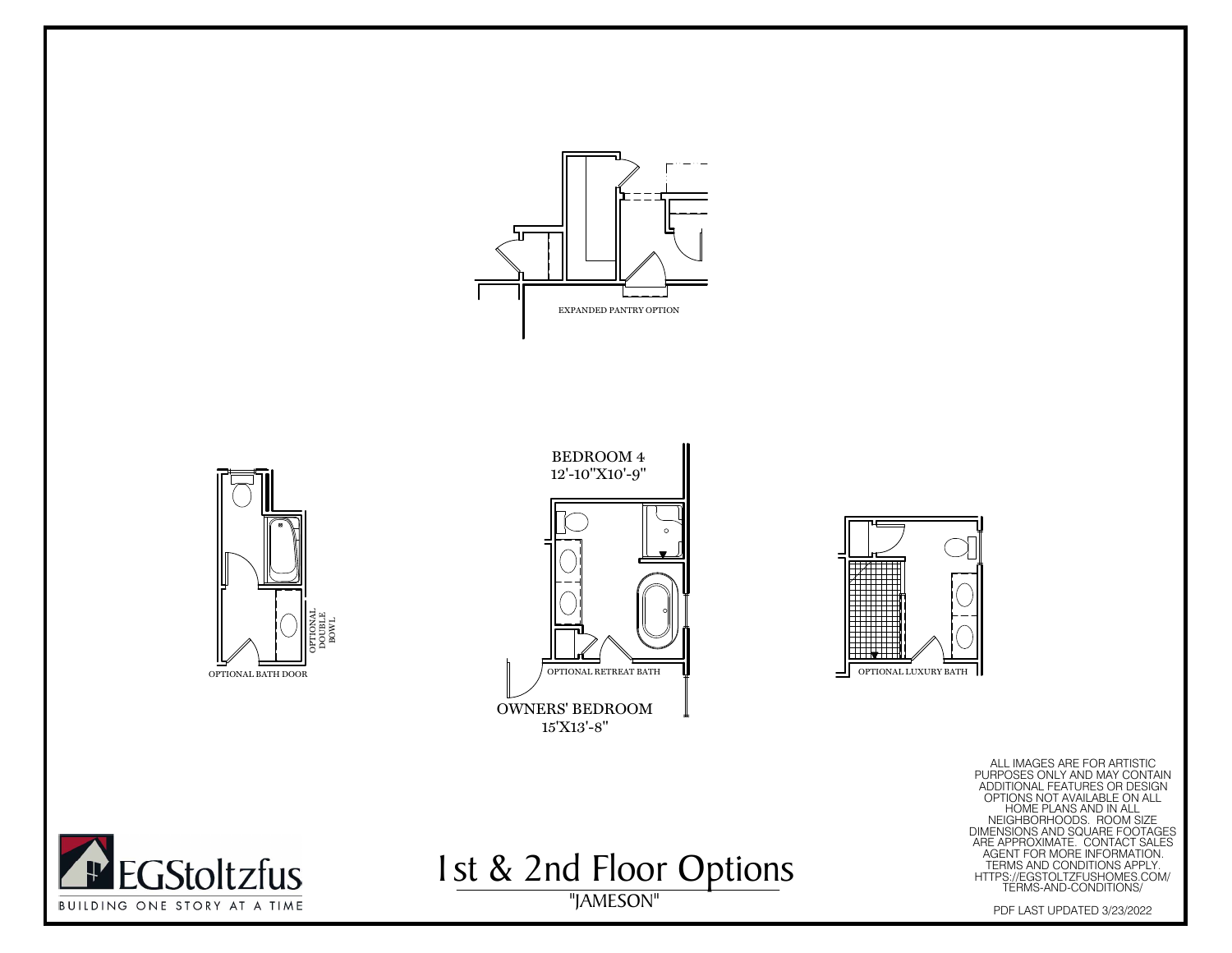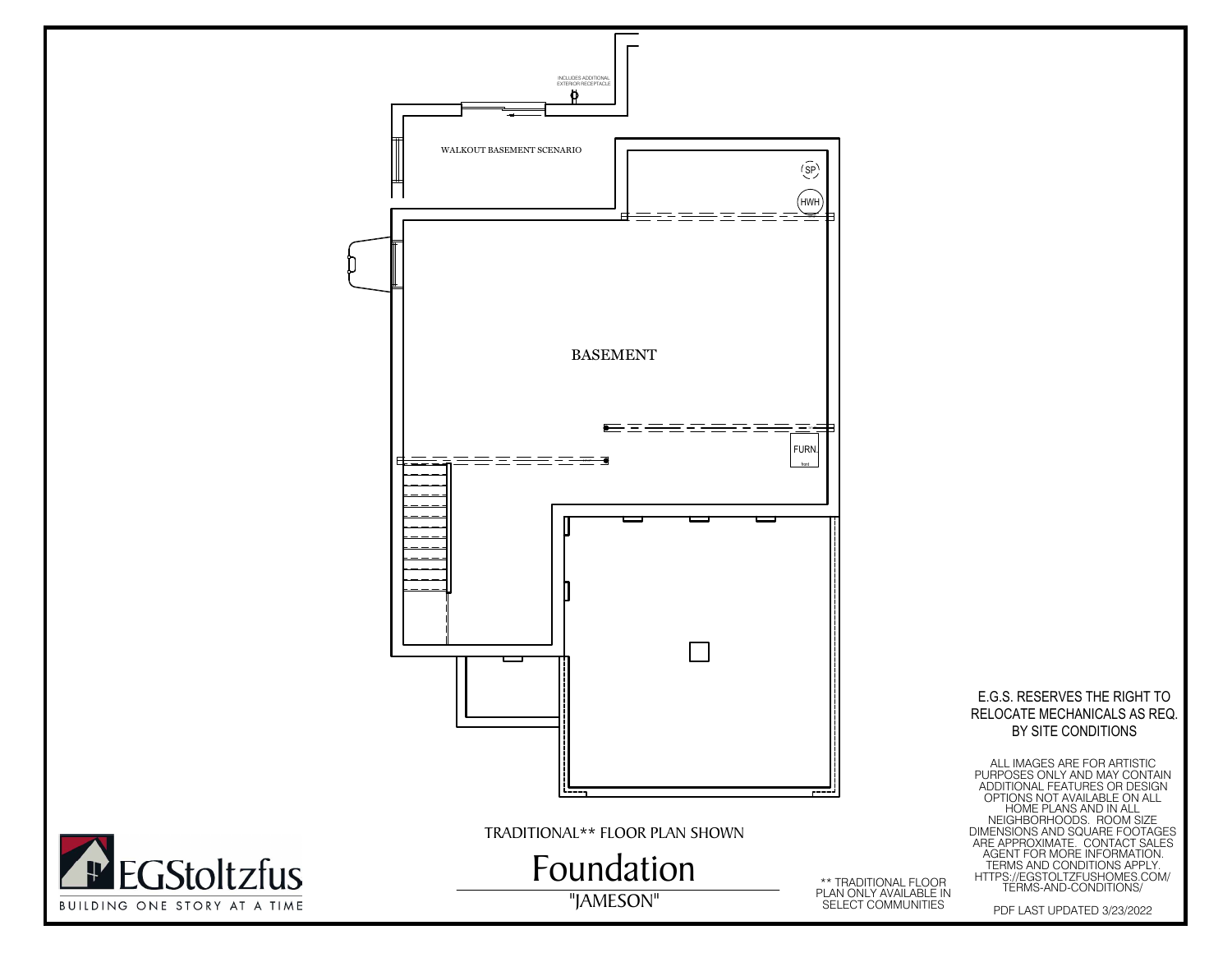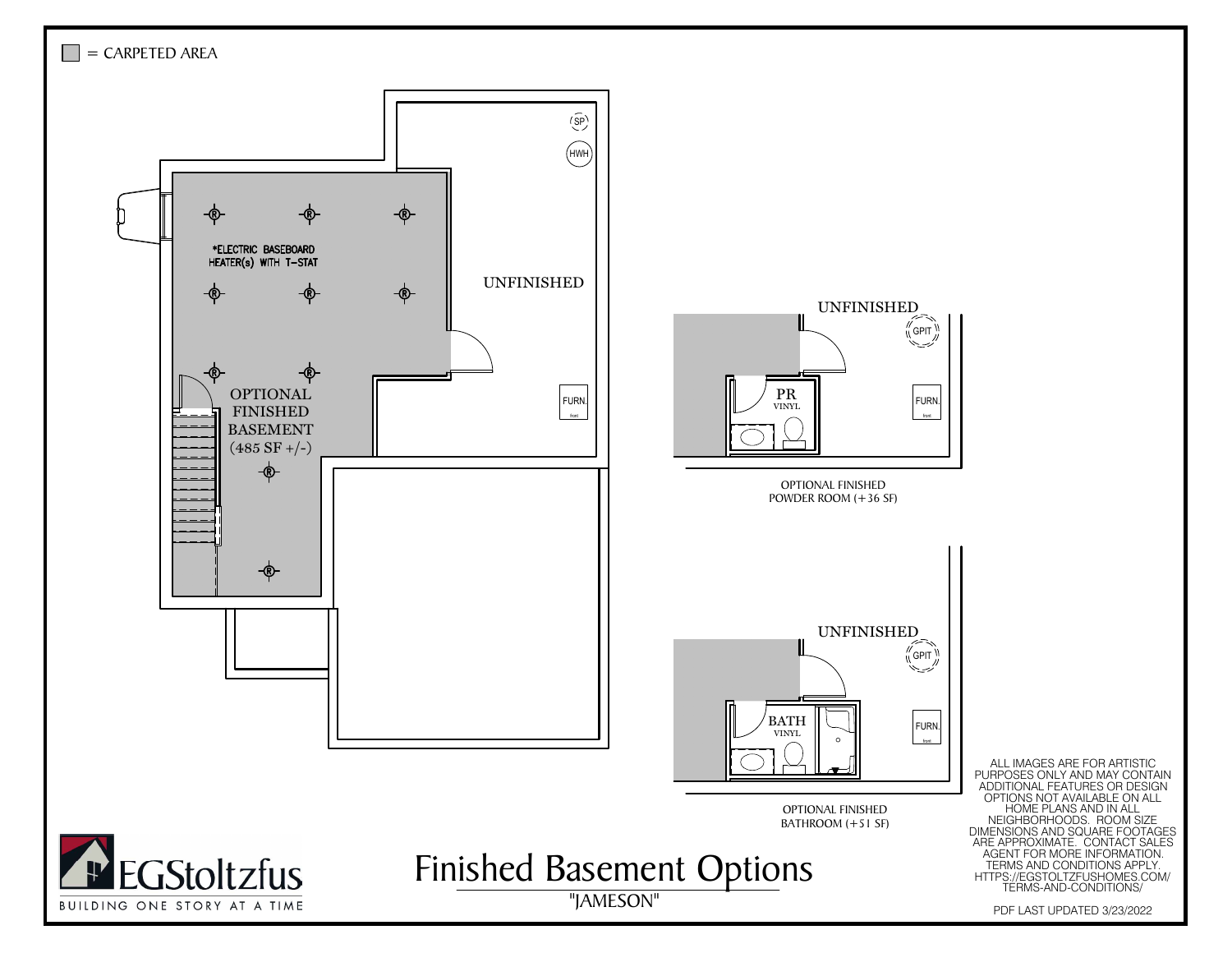







 $\mathbb{P}$ 

Elevations